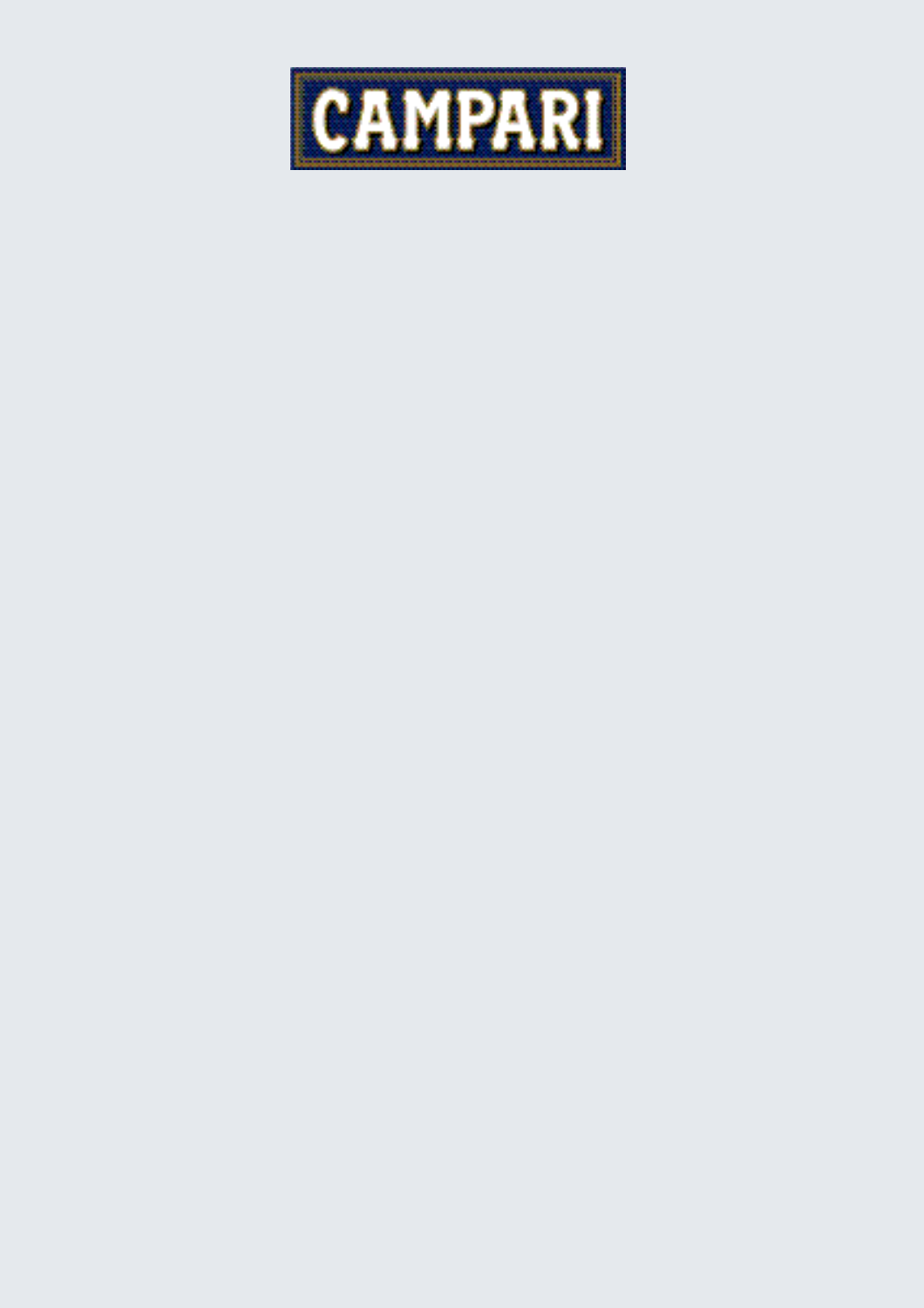This document contains the translation into English of the Directors' report on the Consolidated Results of Operations for the quarter ended September 30, 2001 of Davide Campari - Milano S.p.A..

The translation is provided for your convenience only; for any information with respect to Davide Campari - Milano S.p.A. the original "Relazione trimestrale al 30 Settembre 2001" should be exclusively relied upon.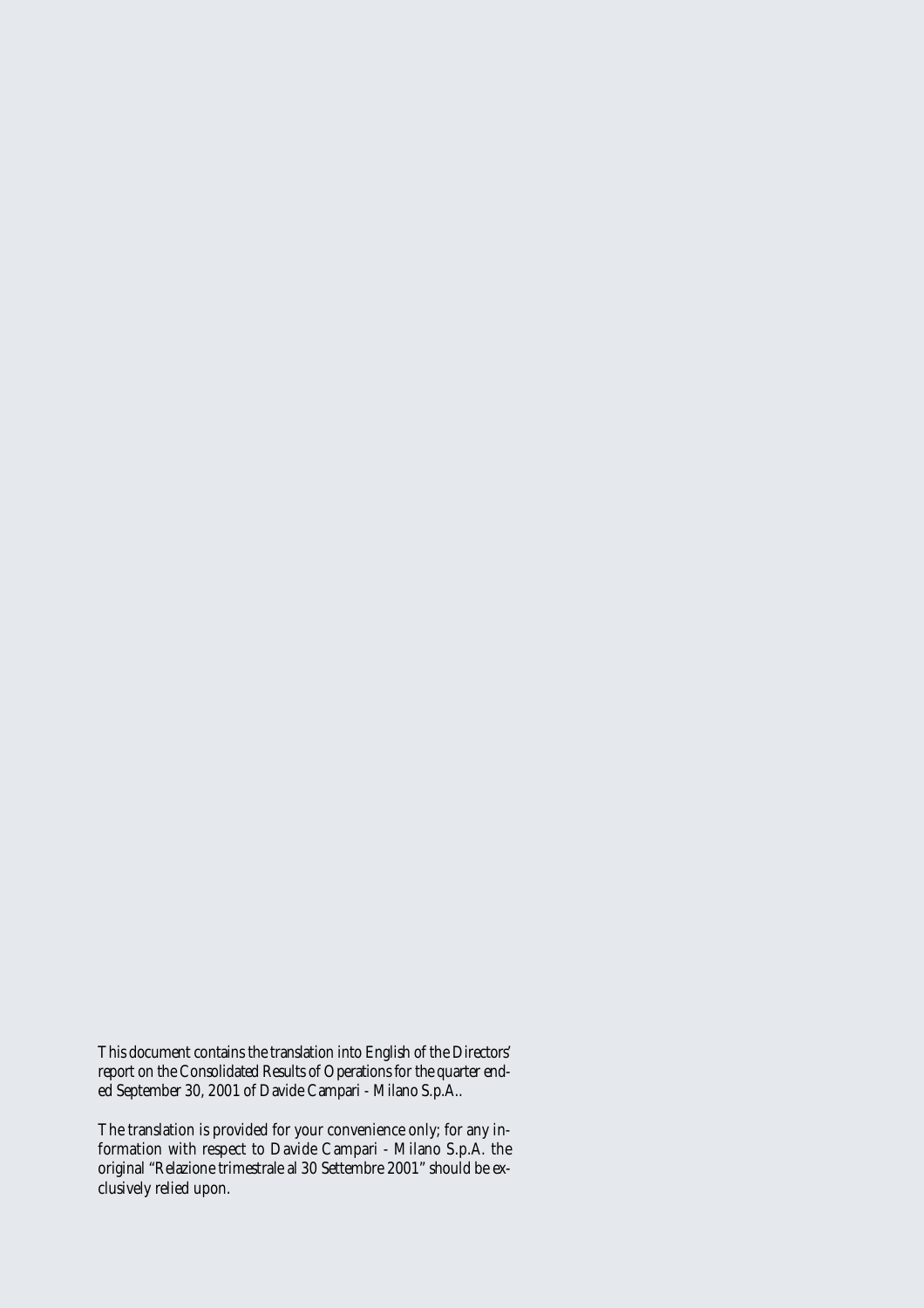Davide Campari - Milano S.p.A.

# **Contents**

| Directors' comments on the results of operations                    | 16 |
|---------------------------------------------------------------------|----|
| <b>Significant Events</b>                                           | 16 |
| Sales Performance during the Period                                 |    |
| from January 1 <sup>st</sup> through September 30, 2001             | 16 |
| Net Sales Performance, Third Quarter 2001                           | 19 |
| <b>Consolidated Financial Statements</b>                            | 20 |
| <b>Basis of Presentation</b>                                        | 20 |
| Consolidated Income Statement for January-September 2001            | 20 |
| Consolidated Income Statement for the Third Quarter 2001            | 22 |
| <b>Net Financial Position</b>                                       | 22 |
| Significant events occurred after closing of the third quarter 2001 | 23 |
| Forecast for the remainder of 2001                                  | 23 |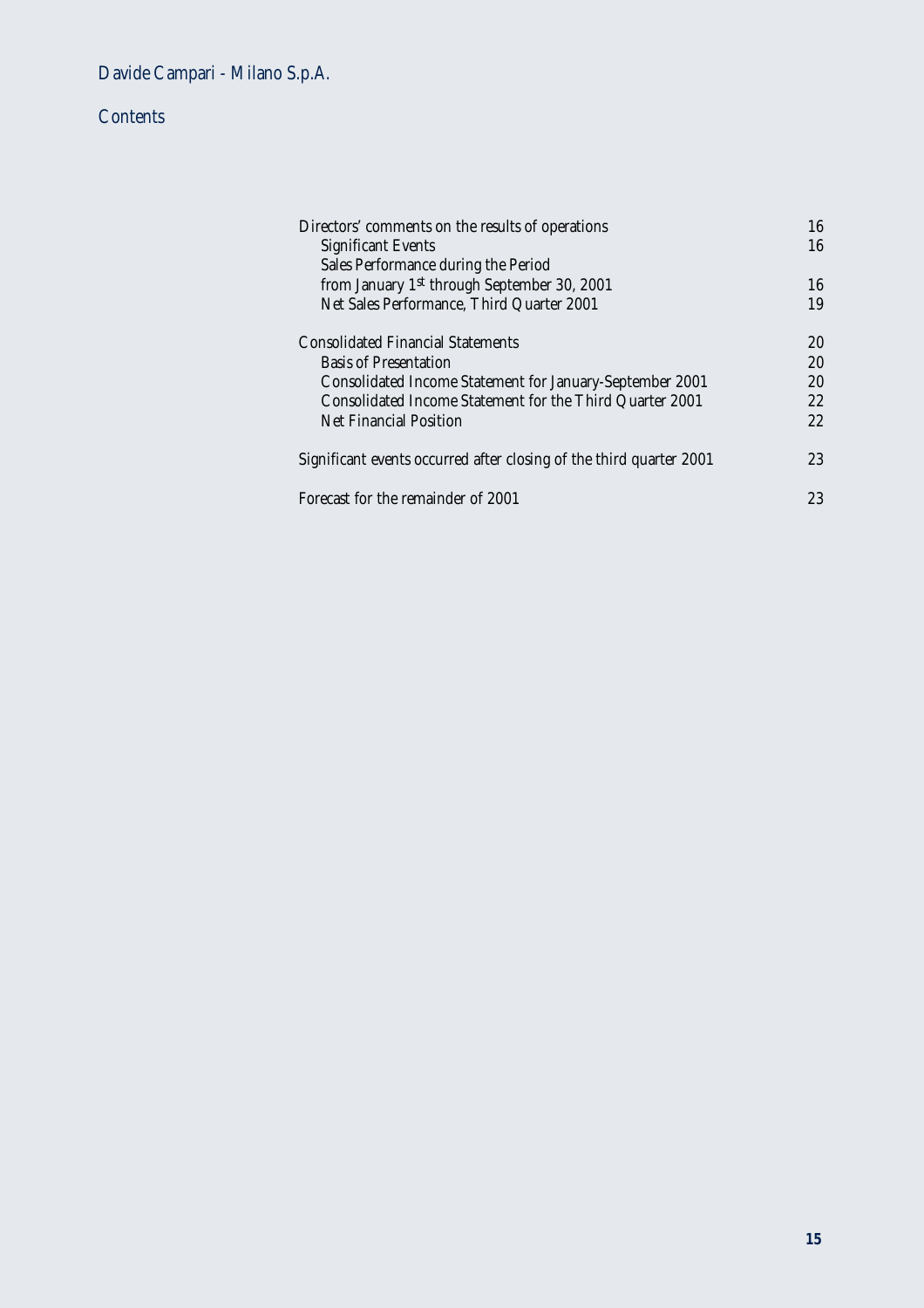Davide Campari - Milano S.p.A.

## Directors' comments on the results of operations

# **Significant Events**

#### **Stock Market Trading**

Following the authorization granted by CONSOB on June 20, 2001 with its note n. 1049199, trading of common stock of Davide Campari-Milano S.p.A. ("Parent Company") started on July 6, 2001 on the Computerized Stock Market organized and managed by Borsa Italiana S.p.A.

The Global Offering involved an overall number of 13,699,750 common shares, for a total value of Euro 424,692,250.

#### **Own Shares Buy-Back**

On July 13, 2001 the Parent Company purchased, at the placement price of Euro 31, and within the portion of the Global Offering aimed at Italian and foreign institutional investors, 1,000,000 of its own shares to be destined to servicing the stock option plan already resolved in favor of the Group's management.

The acquisition was conducted in accordance with the authorization of the General Shareholders' Meeting of May 2, 2001 and to the Board of Directors' resolution of May 7, 2001.

#### **Brazilian Acquisition**

Lastly, during the first quarter the Group consummated the acquisition from the UDV Group of the Brazilian company UDV Industria e Comercio Ltda. ("UDVIC"), which, together with its subsidiaries, owns certain leading brands in the Brazilian and Uruguayan markets, such as Dreher, Old Eight, Drury's, Liebfraumilch and Gregson's. The terms and effects of this transaction were described in the six-month report as of June 30, 2001, to which readers are referred.

## **Sales Performance during the Period from January 1st through September 30, 2001**

During the first nine months of the year the Group's sales net of discounts and excise taxes reached Euro 347.3 mio., up 8.2% from the Euro 321.1 mio. of the corresponding period of 2000.

As shown in the table that follows, growth was mostly determined by variations of the consolidation perimeter, quantifiable overall as 8.2%, and in particular by the Brazilian acquisition (8.0%), whose net sales during the period were Euro 25.6 mio. Organic growth was 0.8%, whilst the exchange rate variation relative to the consolidation currency had a negative impact of equal size on total sales, i.e. 0.8%.

This negative effect is mainly due to the Brazilian Real, whose average exchange rate versus the Euro dropped by 20.5% with respect to the January-September 2000 time frame.

|                                           | Euro mio. | % change on the<br>January-September 2000 time frame |
|-------------------------------------------|-----------|------------------------------------------------------|
| Net sales as of 30 September 2001         | 347.3     |                                                      |
| Net sales as of 30 September 2000         | 321.1     |                                                      |
| Total variation                           | 26.2      | 8.2%                                                 |
| Whereof:                                  |           |                                                      |
| - Brazilian acquisition                   | 25.6      | 8.0%                                                 |
| - Granini fruit juice distribution        | 0.6       | 0.2%                                                 |
| Impact of the new consolidation perimeter | 26.2      | 8.2%                                                 |
| Organic growth                            | 2.7       | 0.8%                                                 |
| Effect of exchange rate variations        | (2.7)     | $(0.8\%)$                                            |
| Total variation                           | 26.2      | 8.2%                                                 |

The table below shows the distribution of sales, net of discounts and excise duties, by geographical area.

| (Euro mio.)              |       | January-September 2001 |       | January-September 2000 | % change  |
|--------------------------|-------|------------------------|-------|------------------------|-----------|
| Italy                    | 193.8 | 55.8%                  | 190.6 | 59.3%                  | 1.7%      |
| EU                       | 76.5  | 22.0%                  | 75.8  | 23.6%                  | 0.8%      |
| Americas                 | 47.2  | 13.6%                  | 23.3  | 7.3%                   | 102.7%    |
| Other European countries | 14.2  | 4.1%                   | 14.4  | 4.5%                   | $(1.4\%)$ |
| Rest of the world        | 15.6  | 4.5%                   | 17.0  | 5.3%                   | $(8.3\%)$ |
| Total                    | 347.3 | 100.0%                 | 321.1 | 100.0%                 | 8.2%      |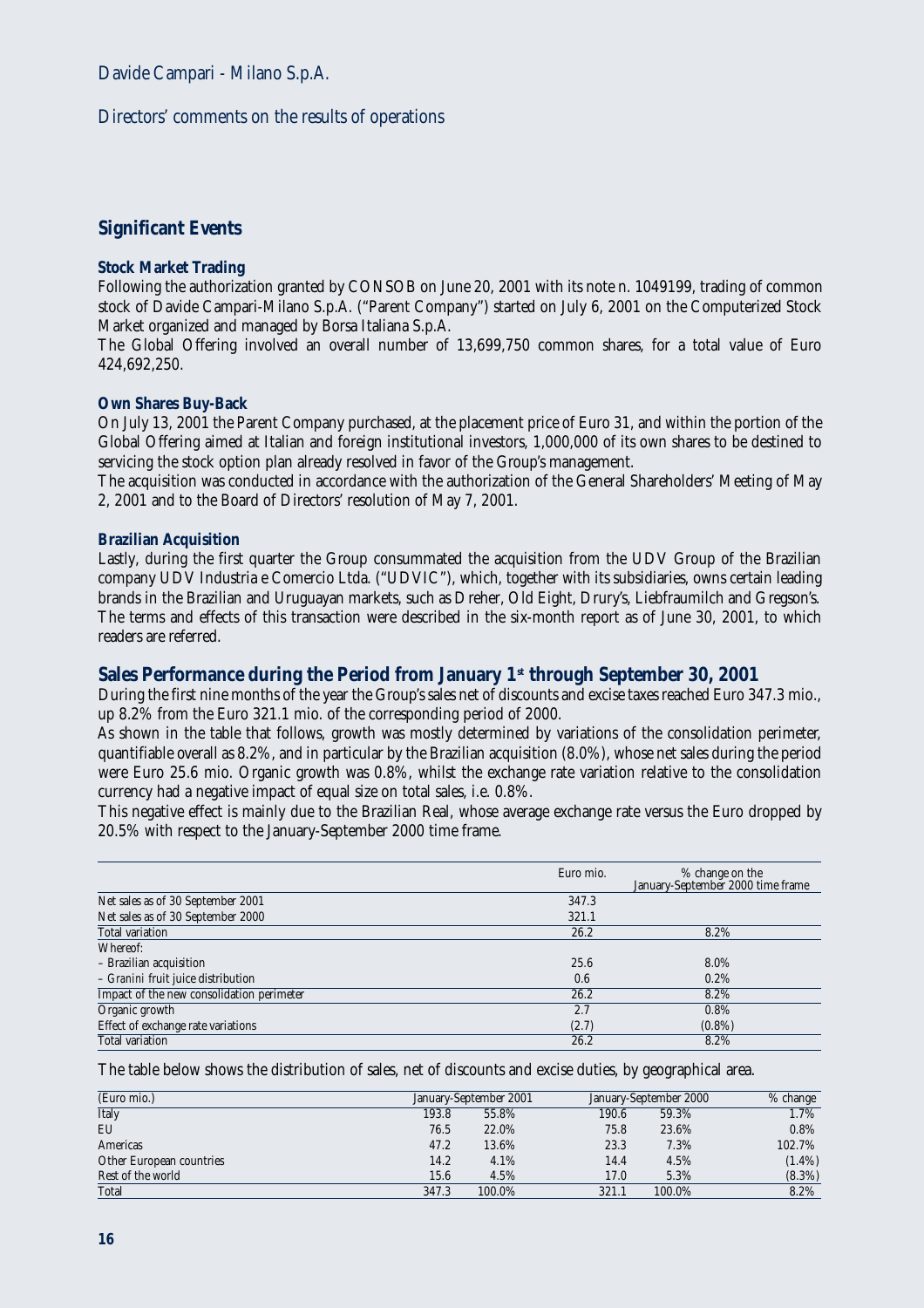The consolidation of sales pertaining to the recently acquired brands considerably increased the percent weight of the Americas area, whose year-on-year growth rate exceeded 100%, bringing its share of the Group's total sales from 7.3% to 13.6%.

Consequently, the percent weight of total sales for all other areas decreased.

In absolute terms, both Italy and the other EU Countries had positive sales trends, with respective growth rates of 1.7% and 0.8%.

Conversely, European countries outside the EU dropped by 1.4%, mainly because of the unsatisfactory results in the Czech Republic and in Poland, which more than offset the positive trend of sales in the Swiss market.

Lastly, in the Rest of the World net sales decreased by 8.3%, mostly due to the Australian market and to the negative effects of the exchange rate on sales in Japan.

The performance of the Group's net sales by business area is summarized in the table below.

| (Euro mio.)    |       | January - September 2001 |       | January - September 2000 | % change  |
|----------------|-------|--------------------------|-------|--------------------------|-----------|
| <b>Spirits</b> | 192.6 | 55.5%                    | 166.2 | 51.8%                    | 15.9%     |
| <b>Wines</b>   | 42.1  | 12.1%                    | 46.1  | 14.4%                    | $(8.8\%)$ |
| Soft drinks    | 104.6 | 30.1%                    | 104.5 | 32.5%                    | 0.1%      |
| Altre vendite  | 8.0   | 2.3%                     | 4.3   | 1.3%                     | 86.0%     |
| Total          | 347.3 | 100.0%                   | 321.1 | 100.0%                   | 8.2%      |

#### **Spirits**

The overall growth of the Group's sales in this business area was 15.9%, with 1.7% due to organic growth, net of negative exchange rate effects, and 14.2% to the aforementioned Brazilian acquisition.

As shown by the following table, 92.2% of net sales pertaining to the recently acquired Brazilian brands derive from the spirits sector.

| Net sales of the Brazilian brands acquired as of 30 September 2001 | Euro mio. | % of total |
|--------------------------------------------------------------------|-----------|------------|
| <b>Dreher</b>                                                      | 14.4      | 56.5%      |
| Old eight, Drury's e Gold Cup                                      | 9.1       | 35.7%      |
| <b>Spirits</b>                                                     | 23.6      | 92.2%      |
| Liebfraumilch                                                      | 0.6       | 2.4%       |
| <b>Wines</b>                                                       | 0.6       | 2.4%       |
| <b>Others</b>                                                      |           | 5.4%       |
| <b>Total</b>                                                       | 25.6      | 100.0%     |

#### Net Sales Performance of Group Brands

*Campari* dropped 2.0%.

With regard to the brand's three main markets, the following factors are confirmed: the good performance in Italy, with a 6.7% increase in sales during the first nine months of the year; the continuing difficult situation in Germany, where sales dropped 5.4%; lastly, a significant reduction in sales in Brazil, which were down 21.5%.

This sizable drop is mainly caused by the 20.5% fall of the Brazilian Real against the Euro.

However, it should be noted that *Campari* sales in Brazil during the last quarter also decreased in volume terms, confirming the strong correlation of the brand's consumption (which, with its high price market position is accessible for most of the population only during prosperous times) with the Country's economic performance. *CampariSoda* grew by 0.5%.

In particular, sales performance remains positive both in Italy (0.3%), where 97% of the brand's sales are located, and in Switzerland and Germany, which are developing markets.

*Cynar* sales grew by 16.2%, mainly due to new distribution agreements with the licensee for the Swiss market; sales performance is, in any case, positive in all main markets, except for Italy where it dropped slightly.

*Ouzo 12* sales were slightly lower, by 0.5%.

In the two main markets, Germany and Greece, opposite trends are observed: the former is growing while the latter has shrunk.

In Greece, the product's strong price repositioning, essential to implement a consistent brand policy, led to a decrease in volumes (offset in terms of sales thanks to significantly higher unit revenues), from which we expect to recover in the medium term.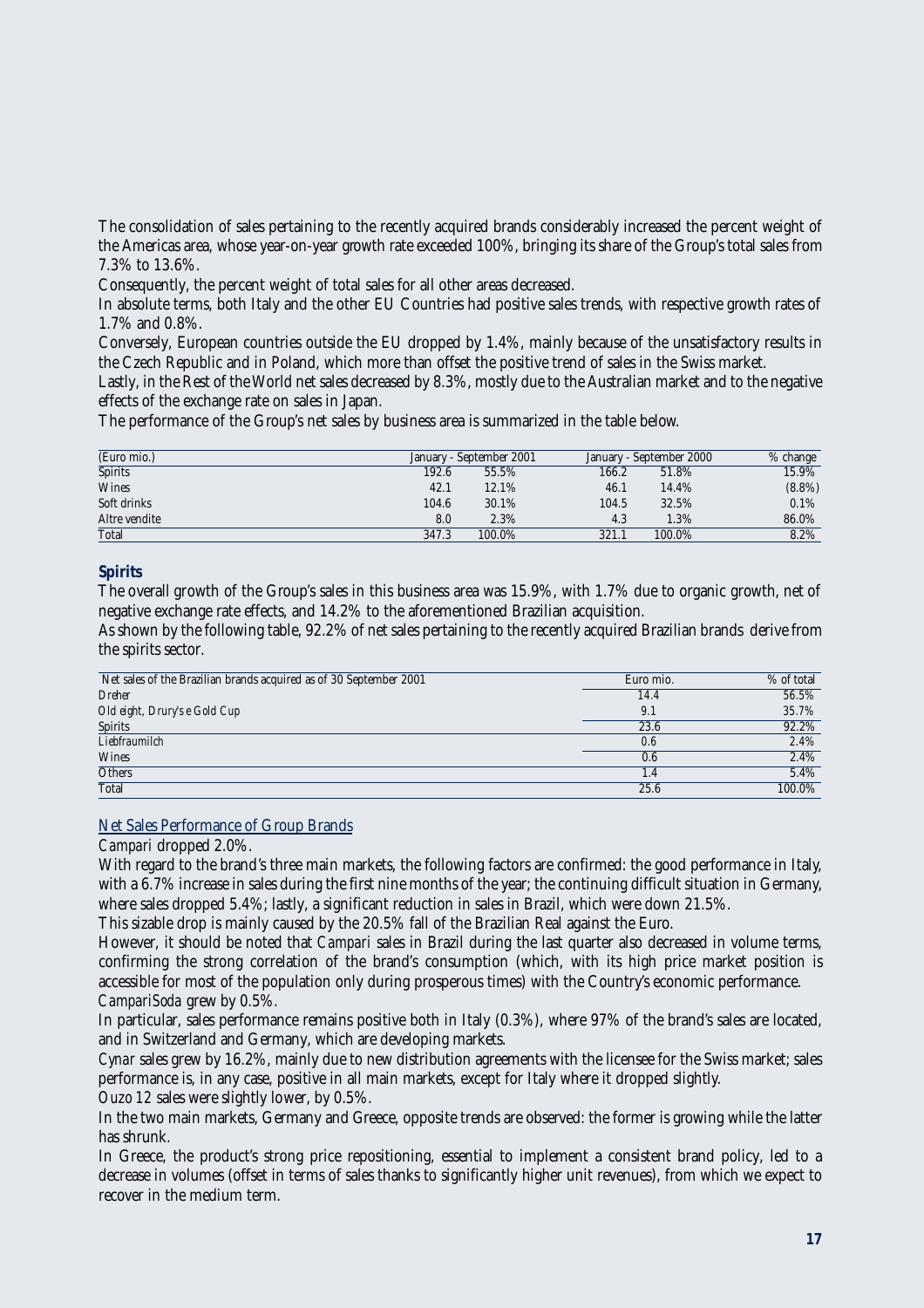*Biancosarti*, present exclusively on the Italian market, had its sales drop by 3.1%, due more to adjustments to the stock levels on the market than to an actual drop in consumption, which in fact is growing, according to Nielsen surveys.

#### Net Sales Performance of Third Party Brands

During the January-September 2001 time frame the positive phase of *Jägermeister* continued with 6.5% growth, while the further development of the distribution of *Skyy* led to a 31.6% increase in sales.

#### **Wines**

Net sales of the wines segment during the first nine months of the year amounted to Euro 42.1 mio., down 8.8% year-on-year.

#### Net Sales Performance of Group Brands

Sales of *Cinzano* trended negatively both for *vermouth* (–12.2%) and for sparkling wines (–11.3%).

During the third quarter, *Cinzano* sales were negatively affected by some problems connected with the management of an outsourced manufacturing operation, which led to non-marginal out-of-stock phenomena, compounded by a harsher competitive situation in some markets.

Sales of *Cinzano* sparkling wines, in spite of the aforementioned problems, continue to develop more than satisfactorily on the important German market, which grew by 11.3%.

In Italy, where the Group started marketing the brand directly only in May 2001, important commercial agreements were reached, which presumably will lead to achieving ambitious targets during the October to December high season.

However, a comparison with last year's net sales during the first nine months on the Italian market (-24.0%) is misleading, as data are not homogeneous: sales for the year 2000 were connected to a single distributor and as of 30 September they included the considerable sell-off of finished product stocks carried out during the first months of the year. These sales, therefore, were brought forward significantly relative to this year's sales, oriented mainly to the trade.

Lastly, sales of *Cinzano* sparkling wines were negatively influenced by the recent distributor change in the Japanese market, leading to short-term hardships that were accepted to place the brand in the portfolio of Suntory, with whom the Group has had a long-standing agreement for the distribution of all its products on the Japanese market, which has been highly profitable in the past.

#### Net Sales Performance of Third Party Brands

Net sales of Third Party brands in the wines segment were positive, with an important contribution by the Swiss market, where *Henkell Trocken* sales grew by 11.2%; on the contrary, *Riccadonna* sales were 3.5% lower, as a result of the disappointing performance of the Australian market.

#### **Soft drinks**

Net sales of this business sector, from January to September 2001, reached Euro 104.6 mio., substantially in line (+0.1%) with the corresponding period of 2000.

#### Net Sales Performance of Group Brands

Among the Group brands in this segment, *Crodino* continues to have a very positive performance, with sales increasing by 3.3%.

*Lemonsoda*, *Oransoda* and *Pelmosoda* have benefited from excellent weather in August, which allowed to reduce, at least partially, the lag accumulated in the first months of the year; at the end of September, however, year-on-year net sales are still 3.7% lower.

#### Net Sales Performance of Third Party Brands

In regard to the two third party brands distributed by the Group in Italy, for *Lipton Ice Tea* the consideration made previously about own brands also applies: thus, after a positive summer, net sales for the first nine months of the year are up 2.1% from 2000.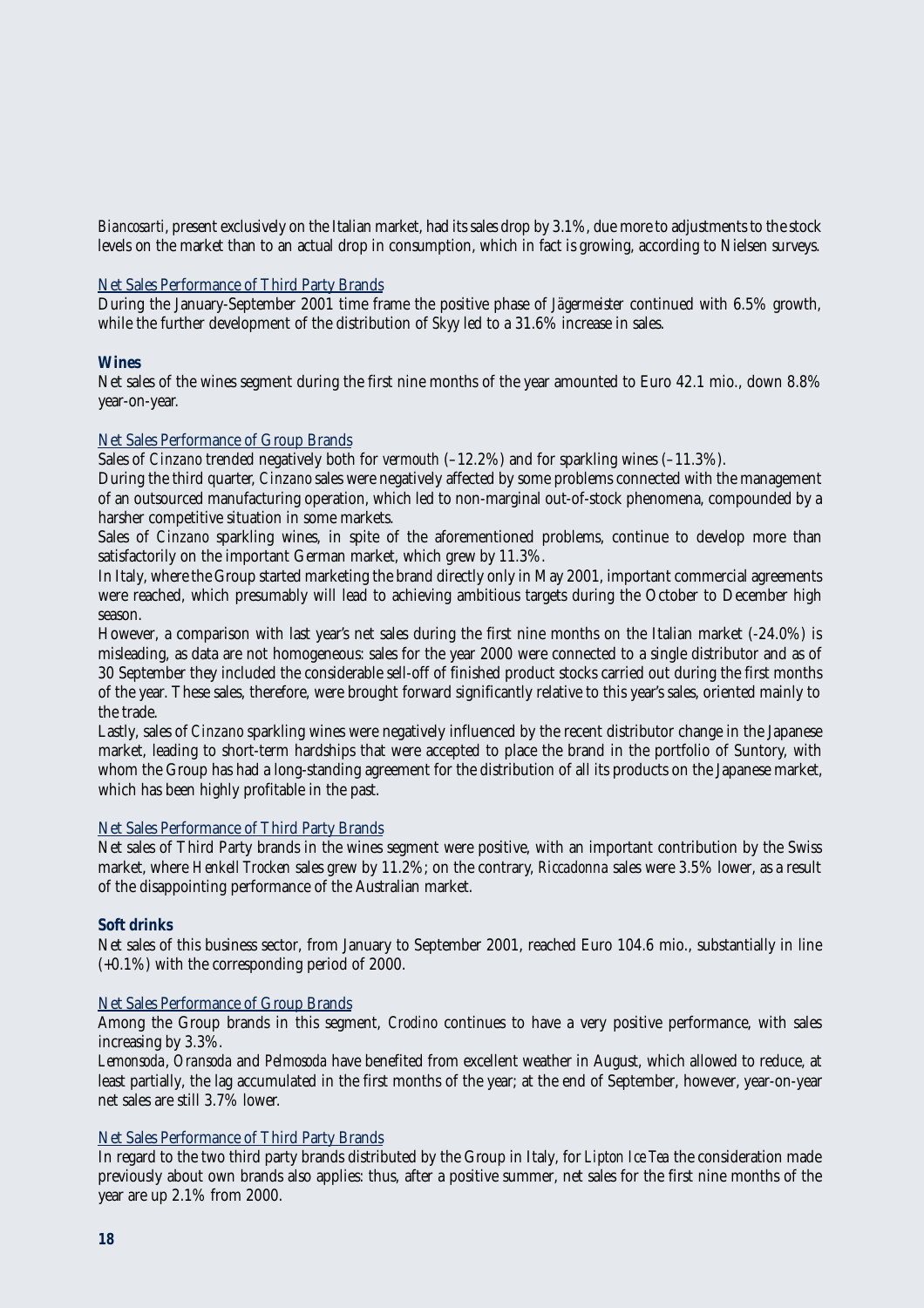As to *Granini* fruit juices, whose distribution started in March 2001, the performance achieved so far appears in line with the targets set for the first year of activity.

#### **Other Sales**

This residual segment includes sales of other than finished products, i.e.:

– Services (bottling on behalf of third parties), for Euro 4.5 mio.

– Sales of raw materials and semi-finished products for Euro 3.5 mio.

With respect to last year, a considerable increase was recorded (86%), mainly due to the consolidation of the 2001 Brazilian acquisition.

### **Net Sales Performance, Third Quarter 2001**

Third quarter net sales were Euro 113.7 mio., with an overall year-on-year growth of 5.3%.

The global 5.3% increase is the result of 7.2% external growth (Brazilian acquisition), combined with a 0.3% decrease in the organic part of the business, and –1.6% caused by the negative impact of exchange rates.

|                                               | Euro mio. | % Change from 3rd Quarter 2000 |
|-----------------------------------------------|-----------|--------------------------------|
| Net sales, third Quarter 2001                 | 113.7     |                                |
| Net sales, third Quarter 2000                 | 107.9     |                                |
| Total variation                               | 5.8       | 5.3%                           |
| Whereof:                                      |           |                                |
| - Brazilian acquisition                       | 7.7       | 7.1%                           |
| - Distribution of <i>Granini</i> fruit juices | 0.1       | 0.1%                           |
| Impact of new consolidation perimeter         | 7.8       | 7.2%                           |
| Organic growth                                | (0.3)     | $(0.3\%)$                      |
| Effect of exchange rate variations            | (1.7)     | $(1.6\%)$                      |
| Total variation                               | 5.8       | 5.3%                           |

The following table summarizes net sales performance by business area.

| (Euro mio.)        | Third Quarter 2001 |        |       | Third Quarter 2000 |         |  |
|--------------------|--------------------|--------|-------|--------------------|---------|--|
| <b>Spirits</b>     | 58.2               | 51.2%  | 52.1  | 48.2%              | 11.9%   |  |
| <b>Wines</b>       | 16.6               | 14.6%  | 21.3  | 19.8%              | (22.2%) |  |
| Soft drinks        | 33.7               | 29.6%  | 32.0  | 29.7%              | 5.3%    |  |
| <b>Other Sales</b> | 5.2                | 4.5%   | 2.5   | 2.3%               | 104.1%  |  |
| Total              | 113.7              | 100.0% | 107.9 | 100.0%             | 5.3%    |  |

Sales of spirits grew by 11.9% overall during the third quarter 2001; however, net of the sizable positive contribution of the former UDV brands in Brazil, the organic part of the business recorded a 1.6% reduction.

This negative result was caused by *Campari* (–2.3%) and by *CampariSoda* (–7.4%), while the other brands maintained a positive trend.

As stated previously in the comment to the sales for the first nine months of the year, the wines segment had a particularly negative trend during the third quarter, with a fairly significant impact on the Group's total consolidated sales.

The negative variation for the quarter was 22.2%, mostly caused by the *Cinzano* brands and in particular by *vermouths*.

Net sales of soft drinks grew by 5.3% during the quarter, due partly to the period's favorable weather conditions which benefited *Lemonsoda*, *Oransoda*, *Pelmosoda* and *Lipton Ice Tea*, and partly to the positive trend of *Crodino*, whose sales are less directly correlated to climatic oscillations.

"Other sales" grew considerably, more than doubling during the third quarter and reaching an incidence of about 5% over the Group's total sales.

Third quarter sales were undoubtedly influenced by the particularly negative performance of the second half of September, which suffered from the dramatic events of 11 September 2001; although the terrorist attacks do not seem, as yet, to have had a significant impact on consumption (which, however, cannot be ruled out in the future,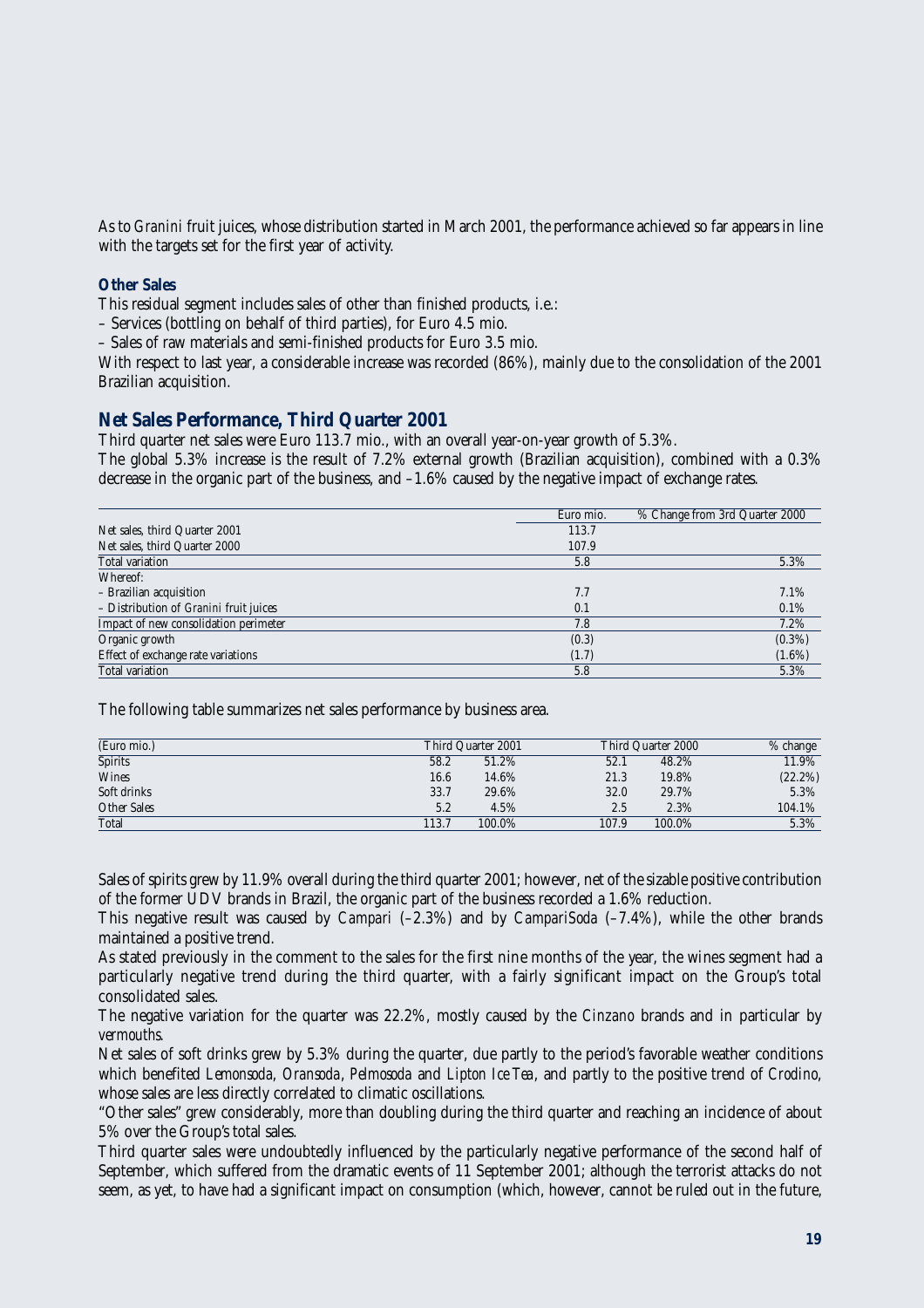especially if the current uncertainty should continue), they did cause an understandable shock in the trade, which delayed planned purchases, leading to a temporary reduction of inventories in the distribution system.

## Consolidated Financial Statements

### **Basis of Presentation**

In accordance with Art. 82, Para. 1 of CONSOB resolution no. 11971 dated May 14, 1999, the Board of Directors prepared the present quarterly report as of September 30, 2001 on a consolidated basis.

The accounting principles and valuation criteria do not differ from those adopted for the yearly financial statements as of December 31, 2000 and for the half-year report as of June 30, 2001, to which reference is made.

The situation at the end of the corresponding period of the year 2000 was prepared based on the same criteria, solely for the purpose of providing a basis of comparison for the present quarterly report.

Data are presented in reclassified form with the same level of detail as the yearly and half-yearly financial statements, in order to make them fully comparable.

Unless otherwise indicated, financial statements and the comments thereto are expressed in millions of Euro. Results are expressed before taxes.

With respect to the consolidation area as of June 30, 2001, the only item of note is the completion of the merger of Cinzano Investimenti e Partecipazioni S.p.A. into Campari-Crodo S.p.A.; the associated deed was recorded in the Registry of Companies on September 24, 2001.

#### **Consolidated Income Statement for January-September 2001**

The table below shows the consolidated income statement for the first nine months of 2001, reclassified according to international practice.

The 2001 values, expressed in Millions of Euro, were compared to those of the corresponding period of 2000; moreover, each line shows the percentage of total sales (net of discounts and excise taxes), as well as the percent change between the corresponding values recorded in the two compared periods.

| Consolidated income statement (progressive data)   |         | 30 September 2001 |         | 30 September 2000 | $%$ change |
|----------------------------------------------------|---------|-------------------|---------|-------------------|------------|
| (Euro mio.)                                        | Value   | %                 | value   | %                 |            |
| <b>Net sales</b>                                   | 347.3   | 100.0%            | 321.1   | 100.0%            | 8.2%       |
| Cost of sales                                      | (151.7) | $(43.7\%)$        | (133.0) | $(41.4\%)$        | 14.0%      |
| Gross margin                                       | 195.6   | 56.3%             | 188.1   | 58.6%             | 4.0%       |
| Advertising and marketing expenses                 | (67.3)  | $(19.4\%)$        | (65.1)  | (20.3%)           | 3.4%       |
| Selling and distribution expenses                  | (39.4)  | (11.3%)           | (36.6)  | $(11.4\%)$        | 7.7%       |
| Trading margin                                     | 88.9    | 25.6%             | 86.4    | 26.9%             | 2.9%       |
| General and administrative expenses                | (21.7)  | $(6.2\%)$         | (20.6)  | $(6.4\%)$         | 5.5%       |
| Amortization of goodwill and trademarks            | (8.7)   | $(2.5\%)$         | (5.8)   | $(1.8\%)$         | 50.7%      |
| Operating income (EBIT) before non recurring costs | 58.5    | 16.8%             | 60.0    | 18.7%             | $(2.5\%)$  |
| Non recurring costs                                | (4.6)   | $(1.3\%)$         | (0.7)   | $(0.2\%)$         |            |
| <b>Operating income (EBIT)</b>                     | 53.9    | 15.5%             | 59.3    | 18.5%             | $(9.1\%)$  |
| Net financial income (losses)                      | 2.5     | 0.7%              | 2.7     | 0.8%              | (7.3%)     |
| Income (losses) on net exchange rates              | (1.6)   | $(0.5\%)$         | (0.1)   | $(0.0\%)$         |            |
| Other non operating income (losses)                | 1.0     | 0.3%              | 6.5     | 2.0%              | $(84.9\%)$ |
| Minority interest                                  | 0.0     | $0.0\%$           | 0.0     | $0.0\%$           | $0.0\%$    |
| <b>Income before taxes</b>                         | 55.8    | 16.1%             | 68.4    | 21.3%             | (18.3%)    |
| <b>EBITDA</b> before non recurring costs           | 77.3    | 22.3%             | 74.5    | 23.2%             | 3.8%       |
| <b>EBITDA</b>                                      | 72.6    | 20.9%             | 73.7    | 23.0%             | $(1.5\%)$  |

During the period, the Group recorded an operating income (EBIT) before non recurring costs of Euro 58.5 mio., down 2.5% with respect to the Euro 60.0 mio. for the corresponding period of 2000.

Sales net of discounts and excise taxes, analyzed in detail in the first part of the report, amounted to Euro 347.3 mio., with an overall growth of 8.2%.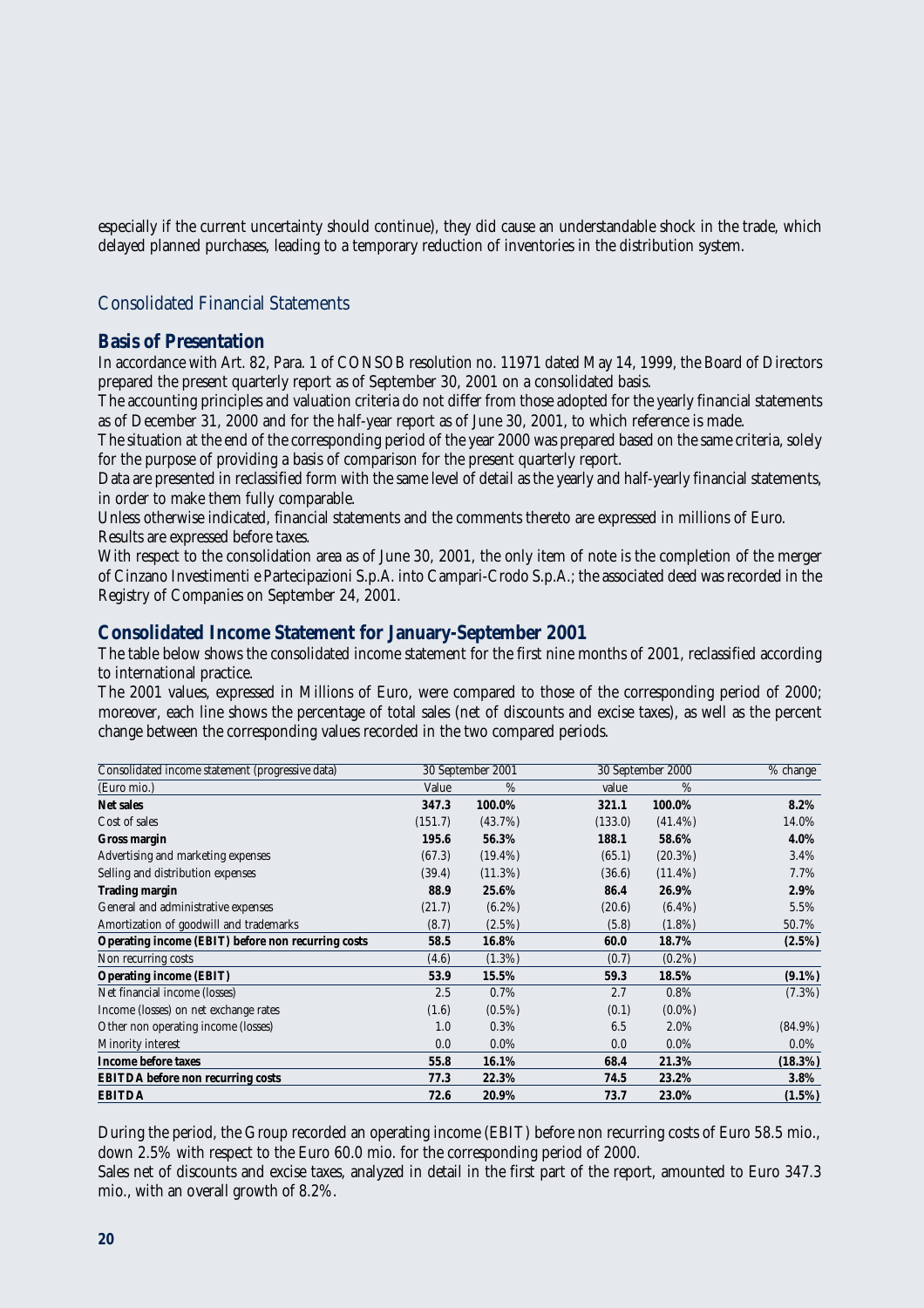The cost of sales, obtained by adding raw material and production costs, at Euro 151.7 mio., grew more than proportionately relative to net sales (+14.0%), thereby increasing its incidence on sales from 41.4% to 43.7% and reducing the margin by 2.3%.

The growth in the cost of sales, main cause for the period's reduced overall profitability can essentially be ascribed to the effects deriving from the consolidation of the Brazilian acquisition and to the rise in the cost of raw materials. The cost of sales for the recently acquired Brazilian brands was, as expected, significantly higher than the Group's organic cost of sales; in particular, during the period, the effect of consolidation in this business explains more than half of the change in the incidence of the Group's cost of sales.

Raw materials' unit costs grew by an average of 4%, mostly due to the very significant rise in the price of alcohol (more than 50%), to a more modest rise in the price of glass and packing materials, and to the substantial stability of other important raw materials, such as sugar and extracts.

Investments for promotional and advertising support to the brands amounted to Euro 67.3 mio., up 3.4% from the first nine months of 2000 but with a smaller incidence on net sales, from 20.3% to 19.4%.

In this case, consolidation of the Brazilian acquisition contributed to reduce the incidence on net sales, since typically the average cost per contact in emerging markets is lower than that of more developed markets.

The investment to support *Cinzano* brands, also as a consequence of the aforementioned harsher competitive climate in certain major markets was smaller as of 30 September 2001 with respect to the previous year.

Sale and distribution costs, which structurally have a strong variable component, grew 7.7% during the period, thus maintaining substantially unchanged their percent incidence on net sales.

The trading margin for the period was Euro 88.9 mio., up 2.9% from the figure for 2000, which was Euro 86.4 mio.

General and administrative expenses, which also include sundry operating expenses and revenues, grew by 5.5% from 2000.

In this case the effect of the consolidation of the acquired Brazilian activities, characterized by a sizable administrative organization, had a very considerable impact on the absolute growth of costs, whose percent incidence on net sales nonetheless was slightly lower (from 6.4% to 6.2%).

Operating income before non recurring costs and amortization of goodwill and trademarks, amounting to Euro 67.2 mio., was up 2.1% with respect to the first nine months of 2000.

Amortization of goodwill and trademarks for the January – September 2001 time frame was Euro 8.7 mio., with an increase of Euro 2.9 mio. with respect to the corresponding period of 2000.

This difference, almost totally caused by amortization of the goodwill posted in the consolidated financial statements as a result of the Brazilian acquisition, had a significant impact on the Group's operating income.

Non recurring costs in 2001 amounted to Euro 4.6 mio., of which:

- Euro 2.3 mio. are the expenses incurred during the first half of the year for the Stock Market listing;
- Euro 1.9 mio. are restructuring costs, mostly due to the reorganization of the Italian sales network;
- Euro 0.4 mio. are expenses connected to the *M&A* activity.

For the first nine months of 2000, non-recurring costs were Euro 0.7 mio. and derived from restructuring expenses; the increase of this entry, therefore, has a negative impact of Euro 3.9 mio. on the 2001 operating income.

To summarize, the operating income (EBIT) for the period, which is significantly penalized by goodwill amortization and non recurring costs, was Euro 53.9 mio., down 9.1% from the figure for the first nine months of 2000, which was Euro 59.3 mio.

The financial and extraordinary entries of the income statement show highly significant differences between the values of the first nine months of 2001 and those of the corresponding period of 2000; in particular, a comparison between the two periods shows that in 2001:

- Extraordinary income was lower by Euro 5.5 mio., mainly ascribable to the considerable capital gains achieved in 2000 on the sale of non instrumental real estate assets;
- Exchange rate losses were higher by Euro 1.5 mio., of which Euro 0.5 mio. are unrealized and derive from the revaluation of a debt denominated in USD;
- Net financial income was lower by Euro 0.2 mio.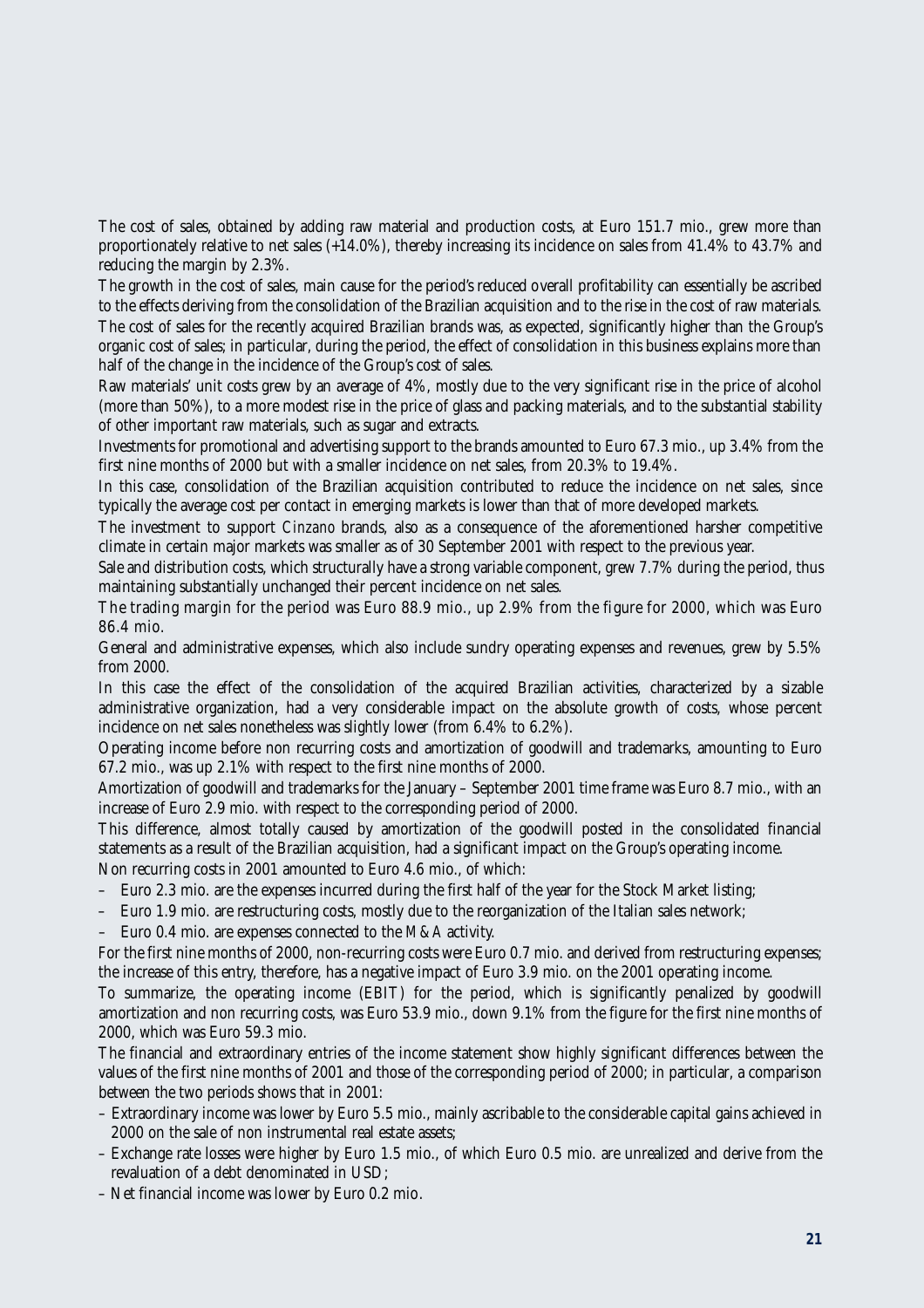Consequently, earnings before taxes, amounting to 55.8 mio., were 18.3% lower than the figure for the first nine months of 2000, which was Euro 68.4 mio.

# **Consolidated Income Statement for the Third Quarter 2001**

The table below shows the consolidated income statement for the third quarter 2001, reclassified according to international practice. The data are compared with those for the corresponding period of 2000.

| Consolidated income statement (quarterly data)     |        | Third Quarter 2001 |         | Third Quarter 2000 | % change   |
|----------------------------------------------------|--------|--------------------|---------|--------------------|------------|
| (Euro mio.)                                        | value  | %                  | value   | %                  |            |
| <b>Net sales</b>                                   | 113.7  | 100.0%             | 107.9   | 100.0%             | 5.3%       |
| Cost of sales                                      | (53.7) | (47.2%)            | (46.1)  | $(42.7\%)$         | 16.4%      |
| Gross margin                                       | 60.0   | 52.8%              | 61.8    | 57.3%              | $(3.0\%)$  |
| Advertising and marketing expenses                 | (23.3) | $(20.5\%)$         | (23.5)  | $(21.8\%)$         | $(0.7\%)$  |
| Selling and distribution expenses                  | (12.2) | $(10.7\%)$         | (11.5)  | $(10.7\%)$         | 5.8%       |
| <b>Trading margin</b>                              | 24.5   | 21.5%              | 26.8    | 24.8%              | $(8.8\%)$  |
| General and administrative expenses                | (6.9)  | $(6.1\%)$          | (7.2)   | $(6.7\%)$          | $(5.6\%)$  |
| Amortization of goodwill and trademarks            | (3.0)  | $(2.6\%)$          | (1.9)   | $(1.8\%)$          | 60.4%      |
| Operating income (EBIT) before non recurring costs | 14.6   | 12.8%              | 17.7    | 16.4%              | $(17.4\%)$ |
| Non recurring costs                                | (0.6)  | $(0.5\%)$          | (0.3)   | $(0.3\%)$          |            |
| <b>Operating income (EBIT)</b>                     | 14.0   | 12.3%              | 17.4    | 16.1%              | $(19.5\%)$ |
| Net financial income (losses)                      | 0.6    | $(0.5\%)$          | $1.6\,$ | $(1.5\%)$          | $(61.1\%)$ |
| Income (losses) on net exchange rates              | 3.0    | 2.6%               | 0.0     | $0.0\%$            |            |
| Other non operating income (losses)                | 1.2    | 1.1%               | 3.3     | 3.1%               | $(63.6\%)$ |
| Minority interest                                  | 0.0    | $0.0\%$            | 0.0     | $0.0\%$            |            |
| <b>Income before taxes</b>                         | 18.8   | 16.5%              | 22.3    | 20.7%              | $(15.6\%)$ |
| <b>EBITDA</b> before non recurring costs           | 21.2   | 18.6%              | 22.1    | 20.5%              | $(4.4\%)$  |
| <b>EBITDA</b>                                      | 20.6   | 18.1%              | 21.8    | 20.2%              | $(5.9\%)$  |

The income for the third quarter 2001 alone was significantly influenced by the overall slow-down of sales, already analyzed above, and by the unfavorable mix within the Group's product portfolio.

With respect to the third quarter 2000, sales of *Campari* and *CampariSoda*, more profitable products, were lower, whereas sales of soft drinks grew across the board; with the exception of *Crodino*, these are the products with the highest incidence of cost of sales in the portfolio.

Moreover, the increase in the cost of raw materials, analyzed above among the major average trends of the whole January-September period, was more accentuated in the third quarter, which obviously bears the full impact of all the price rises that occurred between January and June, particularly for alcohol, cans and PET.

For the above reasons, the cost of sales for the third quarter of the year is 16.4% higher than that of the corresponding period of 2000, with a consequent direct impact on all profitability levels reported in the income statement.

# **Net Financial Position**

| (Euro mio.)                                                | 30 September 2001 | 30 giugno 2001 | 31 December 2000 |
|------------------------------------------------------------|-------------------|----------------|------------------|
| Cash and banks                                             | 147.4             | 137.7          | 167.7            |
| Marketable securities (*)                                  | 42.4              | 41.3           | 48.9             |
| <b>Bank borrowings</b>                                     | (85.6)            | (88.2)         | (11.5)           |
| Lease payable and other financial debts, current portion   | (1.8)             | (2.6)          | (1.6)            |
| Short-term net financial position                          | 102.4             | 88.2           | 203.5            |
| Lease payable and other financial debts, long-term portion | (14.0)            | (13.5)         | (15.3)           |
| <b>Total net financial position</b>                        | 88.4              | 74.7           | 188.2            |

(\*) not including the buy-back of own shares by the Parent Company, posted among the financial fixed assets and amounting to Euro 31 mio.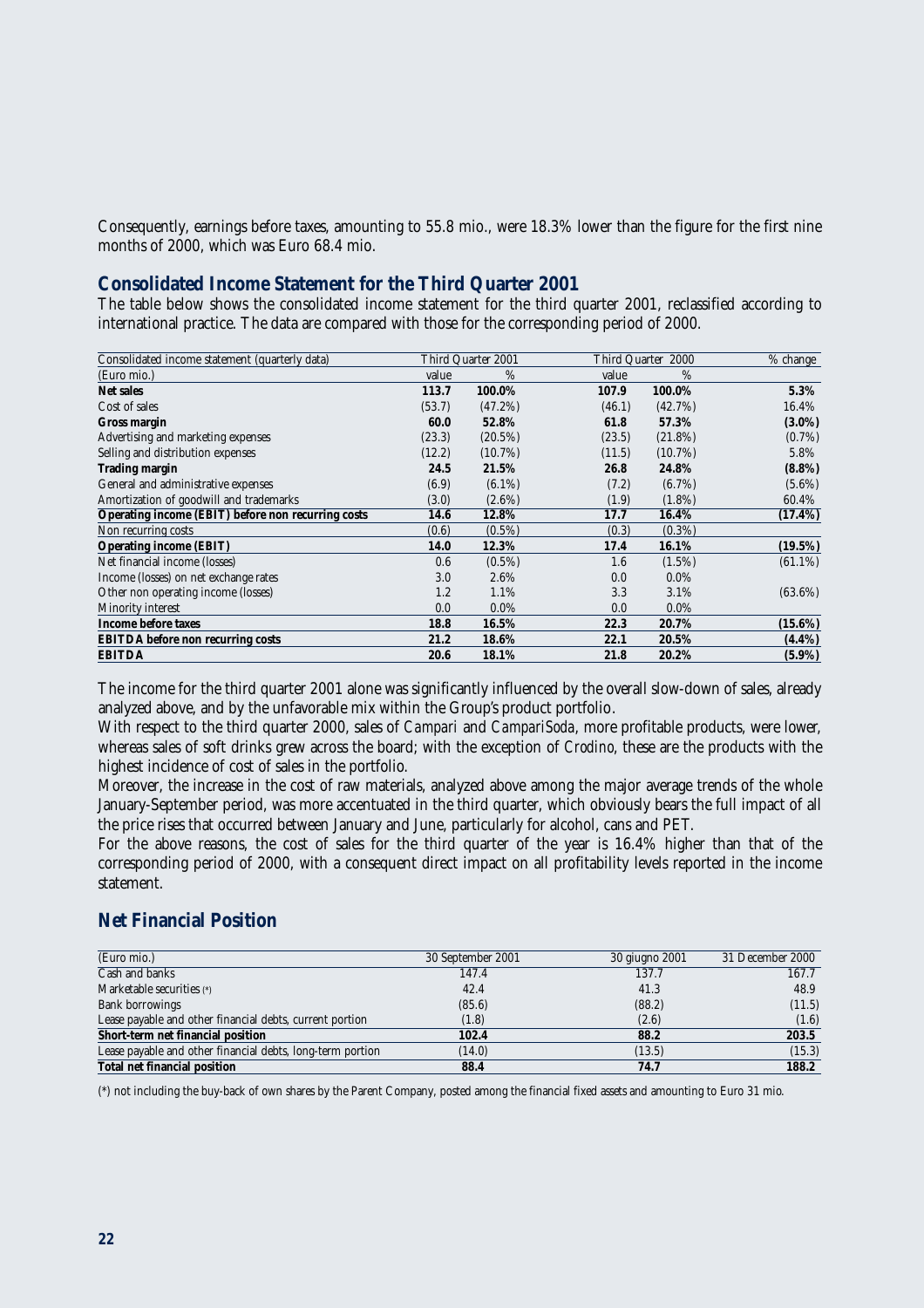# Significant events occurred after closing of the third quarter 2001

None.

# Forecast for the remainder of 2001

As mentioned above, the performance of the fourth quarter 2001 will likely be influenced by the impact that the dramatic events of 11 September will have on consumers' and traders*'* behavior. Even if – as it is hoped – there is no significant real drop in consumption, the immediate reaction of the trade, already partly seen, could be greatly to reduce stock levels and hence directly to impact our sales in the short term.

> Luca Garavoglia Chairman of the Board of Directors